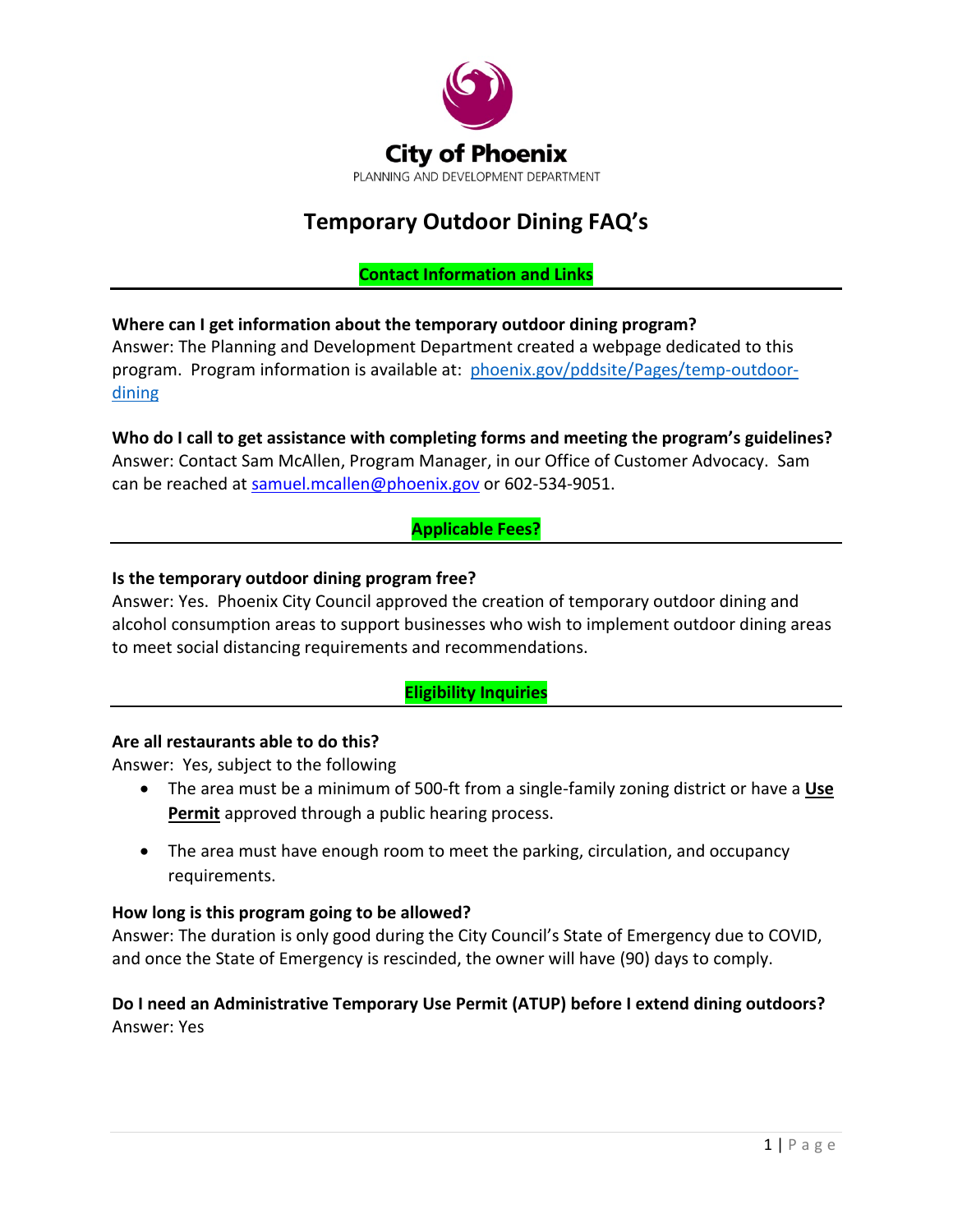## **How do I get an ATUP?**

Answer: Submittal information and requirements are found at: <https://www.phoenix.gov/pdd/temp-outdoor-dining>

#### **How long does it take to get an Administrative Temporary Use Permit (ATUP)?**

Answer: City of Phoenix Planning and Development's goal is to process an ATUP within (15) business days of receiving a complete application submittal. However, this is also dependent upon permitting from other departments, such as liquor (Arizona Liquor Licenses and Control) and public rights-of-way permits (Streets Department).

Here is a link to the Streets Department Local Emergency Revocable Permit Application: [https://www.phoenix.gov/streetssite/Documents/Local%20Emergency%20RP%20Application](https://www.phoenix.gov/streetssite/Documents/Local%20Emergency%20RP%20Application-fillable.pdf)[fillable.pdf](https://www.phoenix.gov/streetssite/Documents/Local%20Emergency%20RP%20Application-fillable.pdf)

Please contact the Arizona Liquor Licenses and Control for requirements. Here is a link to their webpage: Azliquor.gov

## **When does my temporary outdoor dining Administrative Temporary Use Permit (ATUP) expire?**

Answer: The temporary outdoor dining ATUP will expire (90) days after the Phoenix City Council's Declaration Establishing a Local Emergency is rescinded. No date to rescind the Declaration Establishing a Local Emergency has been established at this time. The Planning and Development Director will provide a 60-day notice, in writing, to any approved ATUP holder under this temporary program.

## **Can I create a free temporary outdoor dining area without following social distancing requirements and recommendations?**

Answer: No. The Phoenix City Council approved the creation of the temporary outdoor dining areas to support businesses who are following social distance requirements and recommendations.

**Regarding the written description, due to the lower occupancy rate requirements, the required parking ratios should also be lowered for applicants granted an ATUP under this emergency declaration. COVID occupancy is at 50%, so perhaps the parking ratio could be temporarily lowered to 60% of the current levels, allowing for additional space to be used for outdoor dining.**

Answer: Yes, but it depends. Parking ratios will be reflective of new occupancy loads, and it also depends upon whether the owner is using parking spaces to accommodate outdoor dining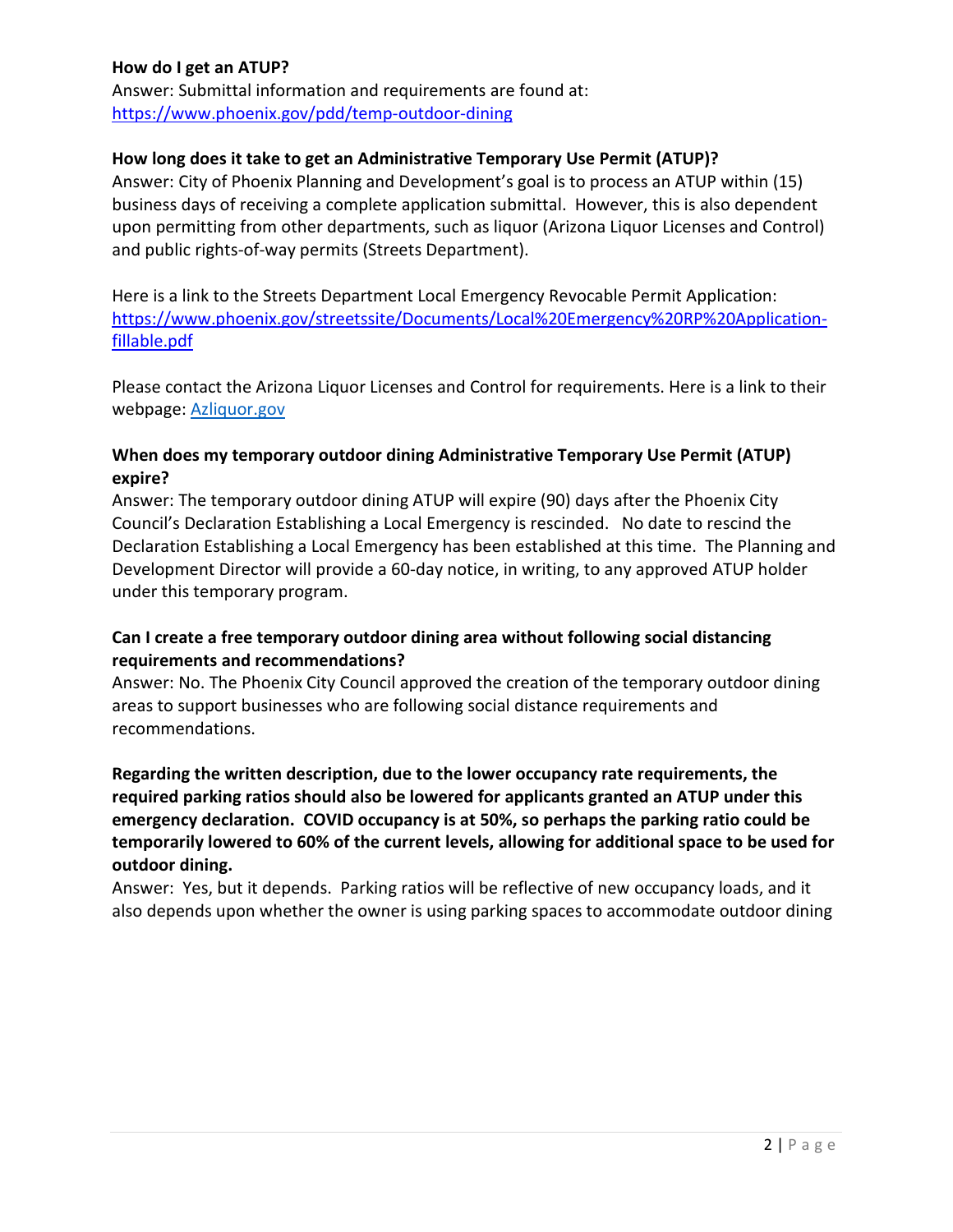#### **What information is needed on the application?**

Answer:

- Address of temporary use location
- Applicant and property owner address and contact information
- Description of temporary use
- Dates and hours of temporary use
- Number of attendees
- Square footage of temporary use area
- Parking spaces being taken up by temporary use area
- An indoor sketch this is a confirmation that the occupant load is indeed being moved outdoors.
- Notarized letter of authorization from property owner of the temporary outdoor sales event
- Site plan / sketch illustrating location of event on subject property
- A current aerial of the subject property with the temporary area delineated
- \*\* Fee is waived during the Local Emergency Declaration \*\*

#### **Do I need hire an expensive architect or site planner for the floor plans?**

Answer: A hand-drawn plan will suffice as long as it includes details like measurements, occupancy limits, and the location of exit doors. However, an architect may be required for more complicated exiting systems.

• Further information: Scaled or dimensioned plans are required for both interior and exterior areas for review of occupant loading, exiting, and parking requirements.

# **Can I place my tables and chairs outside and use the area for dining prior to confirmation of ATUP approval?**

Answer: No

# **What if my expansion goes into the public right-of-way, such as a public sidewalk?**

Answer: If the expanded area includes public right-of-way, a **Revocable Permit** will be needed from the Street Transportation Department for the portion of the dining area located in the public right-of-way. Information about the revocable permit process is available at [https://www.phoenix.gov/streets/special-permits.](https://www.phoenix.gov/streets/special-permits)

#### **What is needed to place tables, chairs and fencing in the right-of-way (outside my property)?**

Answer: The Street Transportation Department is offering free temporary revocable permits to assist restaurants with creating outdoor dining spaces to promote and accommodate social distancing requirements. These permits will expire after the City council rescinds the Local Emergency Declaration. Here is a link to the Local Emergency Revocable Permit Application: [https://www.phoenix.gov/streetssite/Documents/Local%20Emergency%20RP%20Application](https://www.phoenix.gov/streetssite/Documents/Local%20Emergency%20RP%20Application-fillable.pdf)[fillable.pdf](https://www.phoenix.gov/streetssite/Documents/Local%20Emergency%20RP%20Application-fillable.pdf)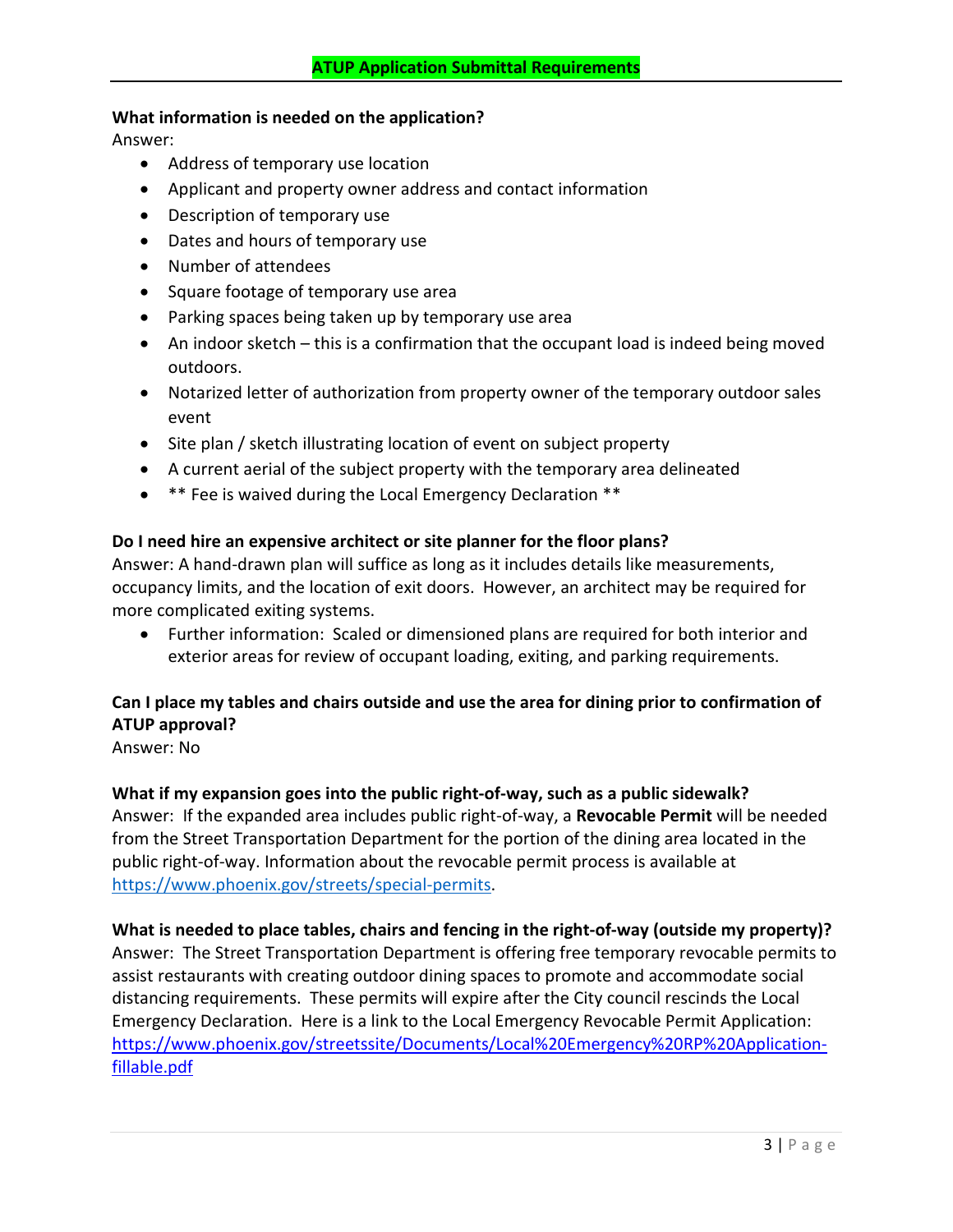### **What is meant by right-of-way?**

Answer: *Right-of-Way* is a strip of land acquired by reservation, dedication, forced dedication, prescription, or condemnation and intended to be occupied by a road, crosswalk, railroad, electric transmission lines, or similar exclusive public use. A common example of a right-of-way would be a sidewalk dedicated for public use.

## **If a business received a temporary revocable permit to allow use of public right-of-way for outdoor dining, when does the temporary revocable permit expire?**

Answer: The temporary revocable permit will expire (90) days after the Phoenix City Council's Declaration Establishing a Local Emergency is rescinded. No date to rescind the Declaration Establishing a Local Emergency has been established.

#### **I understand that there is a temporary revocable permit – is that temporary application the same as the standard application but just minus the \$1000 fee?**

Answer: It does appear that way, but a business would need to confirm with the Street Transportation Department.

#### **Extension of Premises to Serve Liquor**

**Do I need to renew my temporary liquor license once the temporary license is revoked?** Answer: Yes. Please contact the Arizona Department of Liquor Licenses & Control for requirements at Azliquor.gov or 602-542-5141.

### **Fencing Inquires**

#### **Must I fence my temporary outdoor dining area?**

Answer: No. *However*, if the business intends to sell/serve alcohol to customers in the newly created temporary outdoor dining area, the business will need to comply with Arizona Liquor Licenses and Control requirements, which includes fencing. Here is a link to their webpage: Azliquor.gov

#### **What kind of temporary fencing is allowed?**

Owners should use low-cost, non-permanent items to fence in the outdoor dining area. Remember to provide an opening of at least 36 inches to allow a safe passageway for customers entering and exiting your outdoor dining space. See examples of temporary fencing on our Temporary Fencing Page.

#### **What type of fencing requires permitting?**

Answer: Fencing that is attached to the ground, such as bolted fencing, or fencing that has footing.

#### **How high can my fence be?**

Answer: Fences should be between 36-40 inches high.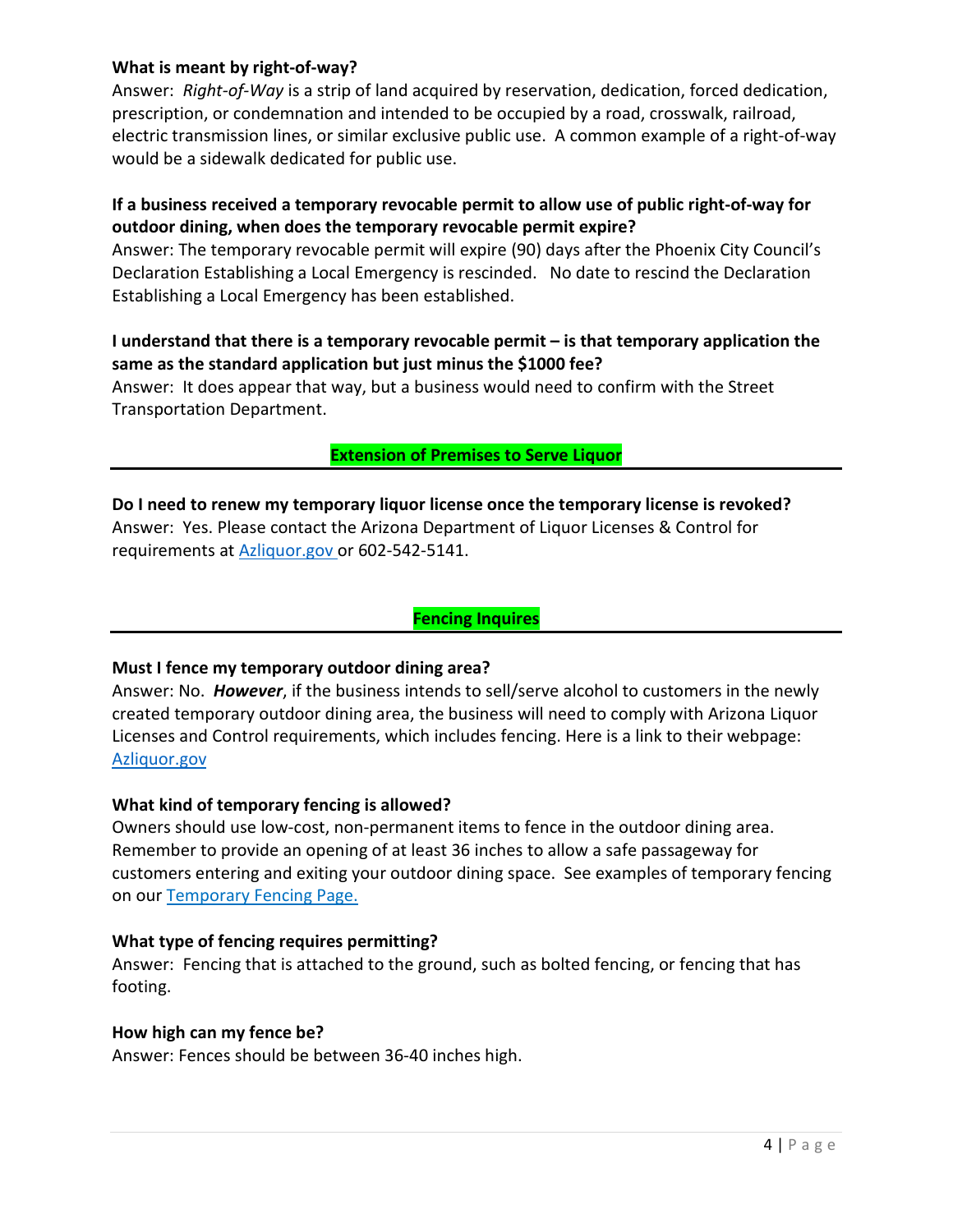#### **Can I use a planter as a fence?**

Answer: Yes

## **Will a business need to remove the fencing when the State Emergency is over and the business is past the allowed time of (90) days?**

Answer: Yes, the business must comply, or it will be cited.

# **What does the Arizona Department of Liquor Licenses and Control require for the extension of premises fencing?**

Answer: City of Phoenix Planning and Development understands that the Arizona Department of Liquor Licenses and Control is trying to be flexible on requirements as restaurants pivot to provide outdoor dining opportunities in response to COVID-19 social distancing requirements. We understand that the temporary fencing examples included on our Temporary Fencing Page are being accepted by the Arizona Department of Liquor Licenses and Control when used in conjunction with approved temporary outdoor dining under the City's Local Emergency declaration.

## **Enforcement Inquiries**

#### **What happens if I don't follow the plan I submitted to the city?**

Answer: Notice will be made to owner of business to come into compliance in accordance with the information approved on the application. Not complying, may result in the Administrative Temporary Use Permit (ATUP) being revoked by the Planning and Development Director.

#### **How many days to come into compliance before revocation letter is sent?**

Answer: Business owners will have (10) days to bring the improvements back into compliance. The next formal step is the sending of a letter that revokes the permit.

#### **Can we move our business inside in the case of inclement weather and still comply?**

Answer: If the total number of persons indoors, including those moving indoors due to weather conditions, is less than the COVID adjusted occupancy limit (currently 50% of restaurant capacity), this would be allowed. Exceeding the COVID adjusted number would create an unsafe condition.

# **What kinds of business missteps would cause the start of the enforcement and revocation process?**

Answer:

- Blocking an accessible route must maintain 3-ft clear access from accessible parking stall to business entrance
- Blocking the required means of ingress and egress from the building, per the building code requirements
- Blocking a fire lane a Fire Department engine or ladder must have clear access through the parking area  $-20'$  wide and 14' high
- Adding more tables/chairs than what was approved and therefore, not meeting minimum social distance requirements